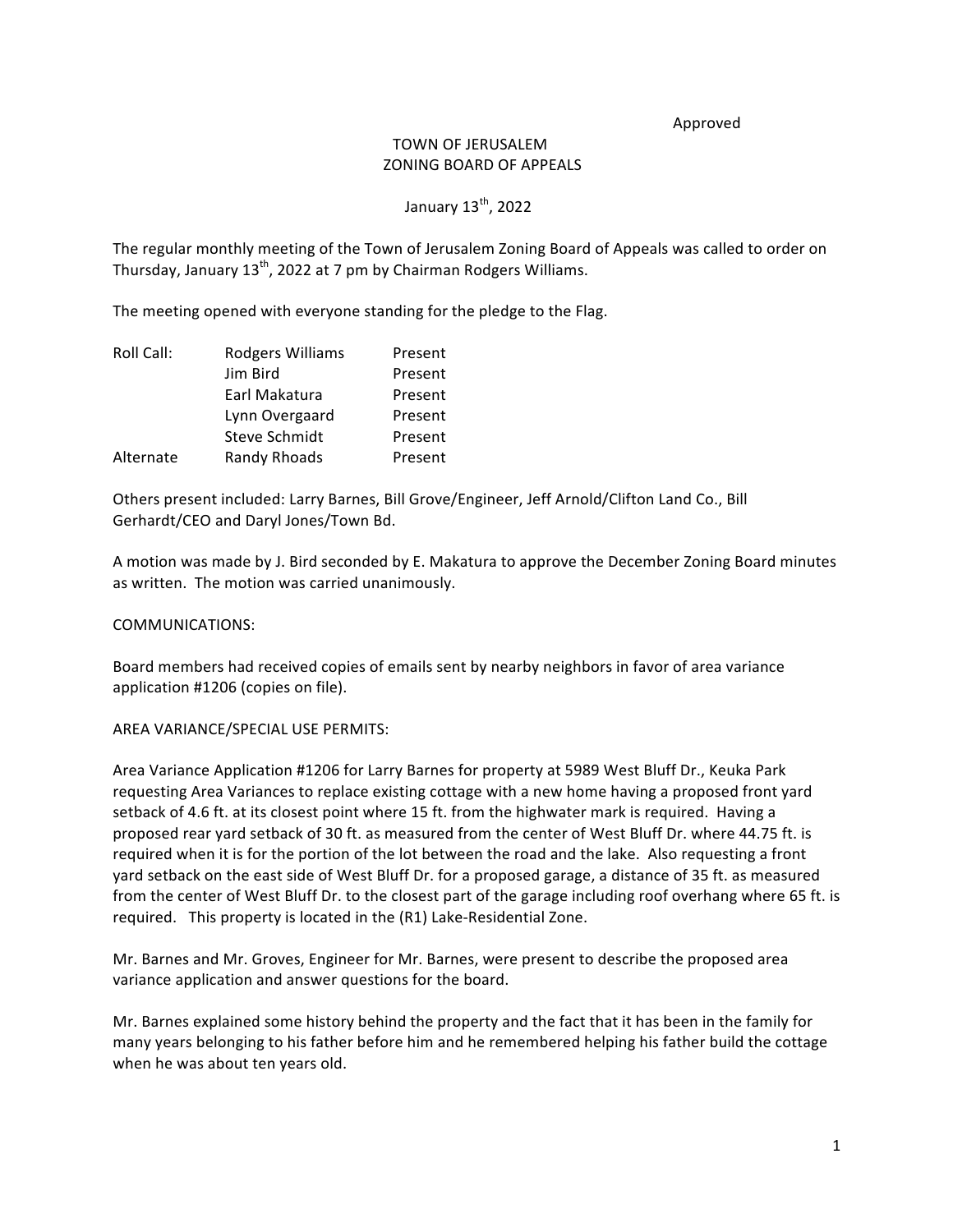Mr. Barnes noted that there is a significant break-wall which was built with a DEC permit in 1973 and rebuilt in 2005 which is in effect at the highwater mark and he provided pictures to show the portion of the deck that extends lakeward beyond the break-wall which was going to be removed. The existing deck that is landward of the break-wall and the proposed new home will be replaced with hardscape or a new deck.

Mr. Barnes also provided pictures of the proposed new home showing elevation levels from north, south, east and west sides. It was also noted that the basement level will be at 722 which is 1 ft. above the one hundred year flood level.

There will be a retaining wall built behind the new proposed home which will either be a poured wall or possibly the lego type blocks which will help to ensure the retention of the bank between the road and the proposed new home.

The new home will sit down somewhat below road level and only the main upper part will be at road level as shown in the picture of the east side elevation.

Mr. Barnes noted that the reason he wants to build the new home on the lakeside instead of on the upper side of the road is due to a medical condition with his spine that he has, mostly in the neck, and one that his father had as well, dealing mostly with the neck. He noted that at some future time, hopefully not for a few years, he will have difficulty with stairs and he would like to have the cottage be in a location for lake accessibility.

The proposed garage will be 20 ft. in height with the upper part to be used as a wood shop. The reason for not moving the garage farther back was the attempt to keep as many of the trees as possible so as not to disturb the hillside and reduce the amount of excavation into the hillside while keeping it as stabilized as possible. Also, the proposed garage area will not interfere with the area where the wastewater system will be located.

The area variance test questions were read and reviewed with the following results:

1)Whether an undesirable change will be produced in the character of the neighborhood or a detriment to nearby properties will be created by the granting of the area variance: (5-No, 0-Yes).

2) Whether the benefit sought by the applicant can be achieved by some other feasible method than an area variance: (4-No, 1-Yes) J. Bird-no, L. Overgaard-no, E. Makatura-no, S. Schmidt-no, R. Williams-yes, applicant could build on the other side of the road

3)Whether the requested area variance is substantial: (0-no, 5-yes) J. Bird a lot of variances being asked for.

4)Whether the proposed area variance will have an adverse effect or impact on the physical or environmental condition of the neighborhood or district: (3-no, 2-yes) L. Overgaard-yes because there will be a lot of excavating that has to be done, S. Schmidt-yes,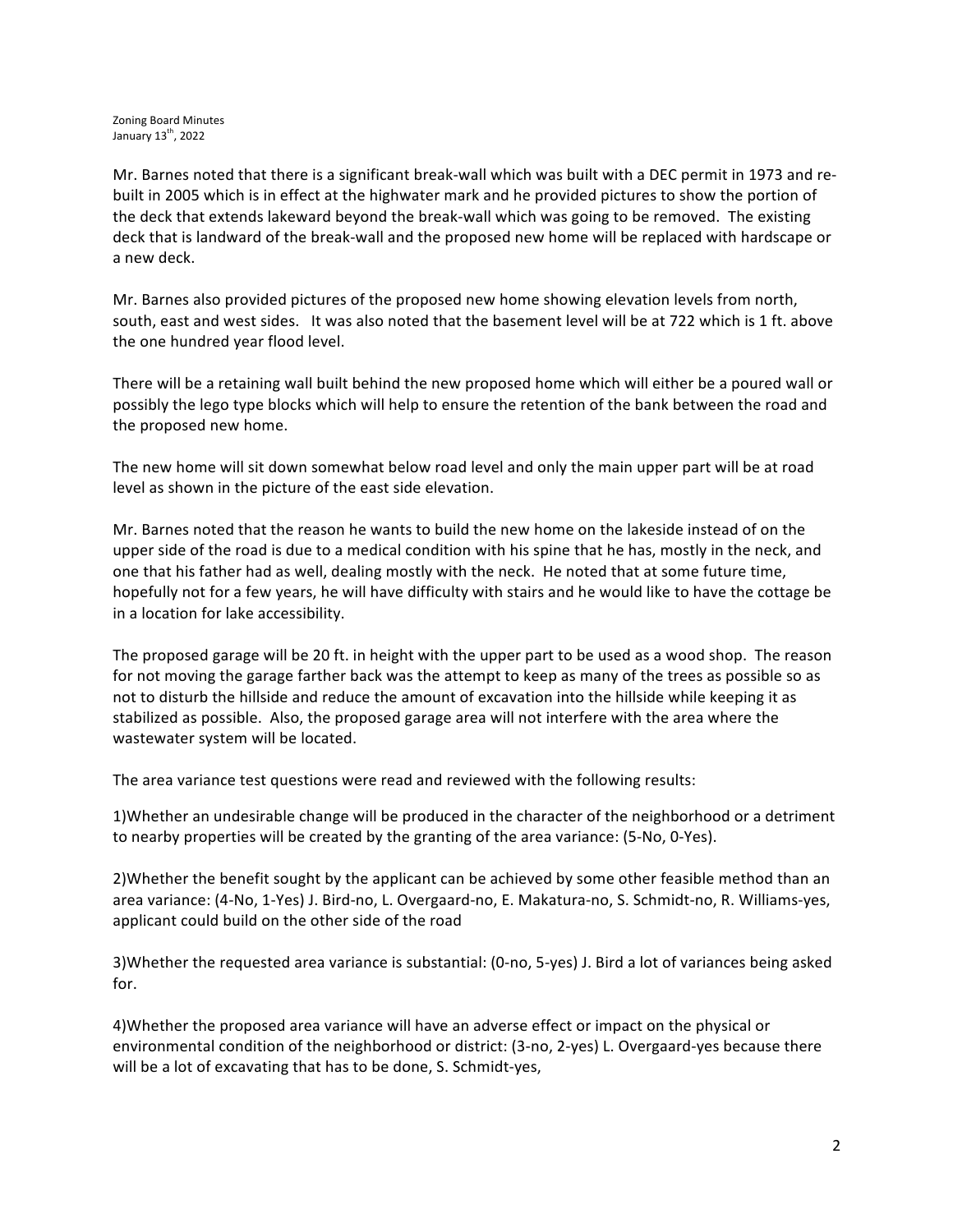Zoning Board Minutes January 13<sup>th</sup>, 2022

R. Williams-no, because applicant must apply for Steep Slopes review and any adverse conditions due to excavation should be able to be mitigated under the steep slopes plan; J. Bird-no for the same reason that the Steep Slopes plan should prevent any adverse effects or impacts; E. Makatura-no.

5) Whether the alleged difficulty was self-created: (5-yes, 0-no).

There being no further discussion, a motion was made by J. Bird to approve the area variance for the setback from the highwater mark since it is a DEC approved break-wall and the applicant is reducing the non-conformance by removing the portion of the existing deck that extends lake ward of the break-wall. The proposed new deck that is part of the new home will be no closer than 4.6 ft. from the break-wall measured from the closest point. Regarding the area variance for the rear vard setback from the road to be no closer than 30 ft. as measured from the closest part of the home to the center of the road to not be a problem since the applicant will be having a retaining wall put in that will be helping to shore up the road bank. The area variance for the garage having a front yard setback of 35 ft. as measured from the center of the road to the closest part of the proposed garage including the roof overhang should not be a problem by reducing the amount of tree removal and excavation into the hill and the applicant does not hold the Town responsible for any damage to the property due to routine highway maintenance.

The motion was seconded by S. Schmidt and the motion was carried with a poll of the board as follows: E. Makatura-grant, L. Overgaard-grant, R. Williams-deny, J. Bird-grant, S. Schmidt-grant. This granted motion is subject to Steep Slopes review and approval by the Planning Board.

In granting this area variance the board finds that the strict application of this chapter would deprive the applicant of reasonable use of the land and is the minimal variance that will accomplish this purpose. This variance will not be injurious to the neighborhood nor alter the essential character of this location.

Board member J. Bird commended Mr. Barnes on the pictures that he had brought in and his explanation for board members as well as having things staked out at the site for the board members to see when they visited the property.

### OTHER BUSINESS:

CEO Gerhardt provided board members with a Steep Slopes plan that had been to the Planning Board and received Steep Slopes approval for property at 10193 East Bluff Dr.

A question had come up about a proposed parking area on the west side of East Bluff Dr. that was to be excavated out of the hillside and two retaining walls would be build to help maintain the integrity of the bank on the west side of the road. The retaining walls will be approximately 8  $\frac{1}{2}$  ft. tall and do not meet the required 65 ft. setback from the center of East Bluff Dr. The question came up as to whether these retaining walls, being over 4 ft. tall, require permits and in this case, also require area variances.

Zoning board members were in agreement that they do, in fact, need permits and in this case, area variances are required because they do not meet the required front yard setback. So noted by CEO